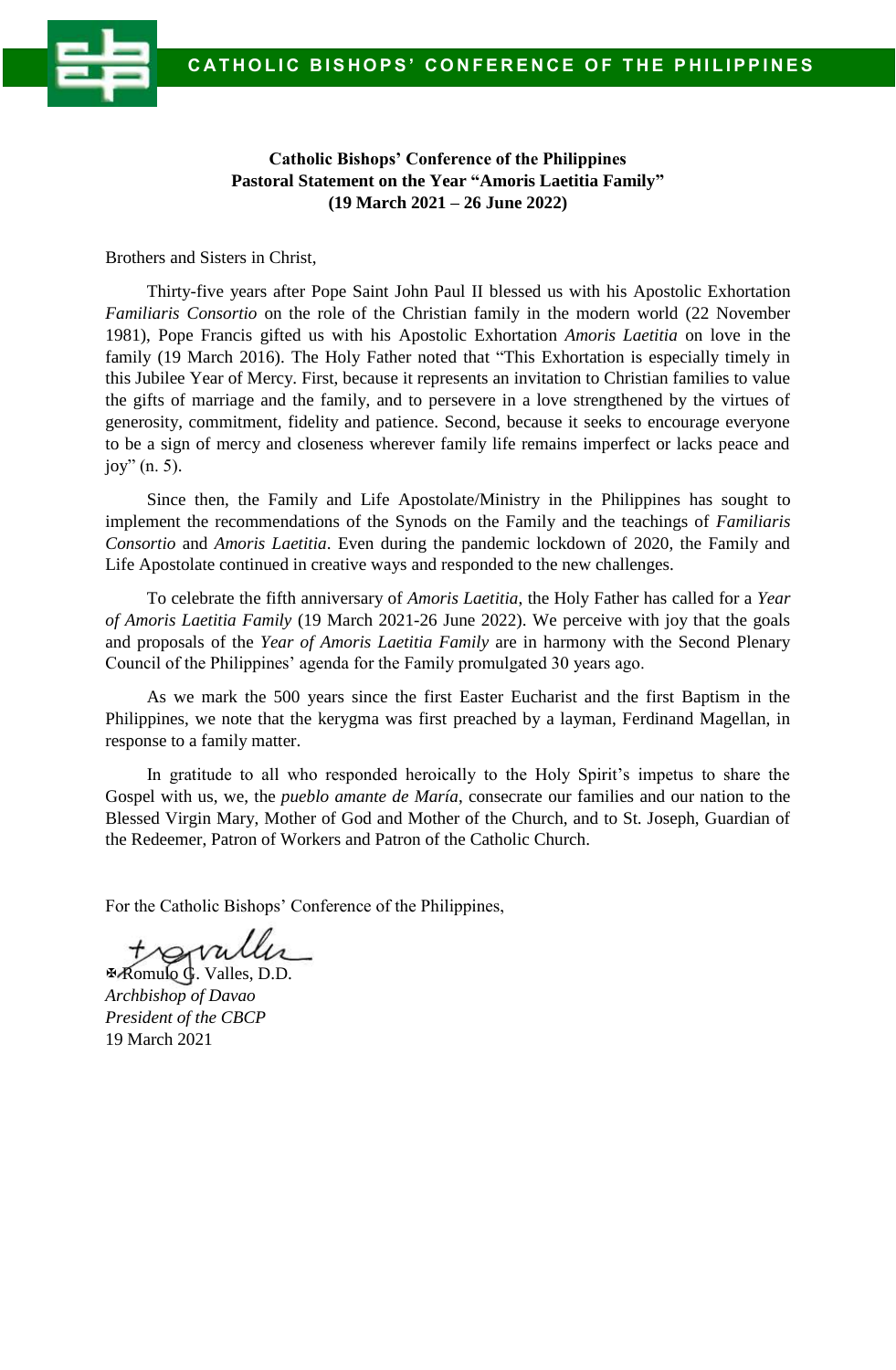# **Catholic Bishops' Conference of the Philippines Pastoral Letter on the Year "Amoris Laetitia Family" (19 March 2021 – 26 June 2022)**

Brothers and Sisters in Christ,

The coronavirus pandemic of 2020 continues to disrupt our lives as individuals and as a country. We have suffered much and lost many lives. Nevertheless, our Christian faith encourages us to hope and to sacrifice all the more so that our families and communities may live and thrive in "a free nation, nurturing a civilization of life and love"<sup>1</sup>. We, Filipino Catholics, continue to hold that "The family is meant by God to be the first school of discipleship where the parents are the first catechists of their children" and "the first school of evangelization where the members learn to share with others the grace and light of Christ"<sup>2</sup>.

## *5 Years of Amoris Laetitia*

 $\overline{a}$ 

Thirty-five years after Pope Saint John Paul II blessed us with his Apostolic Exhortation *Familiaris Consortio* on the role of the Christian family in the modern world (22 November 1981), Pope Francis gifted us with his Apostolic Exhortation *Amoris Laetitia* on love in the family (19 March 2016).<sup>3</sup> The Holy Father noted that "This Exhortation is especially timely in this Jubilee Year of Mercy. First, because it represents an invitation to Christian families to value the gifts of marriage and the family, and to persevere in a love strengthened by the virtues of generosity, commitment, fidelity and patience. Second, because it seeks to encourage everyone to be a sign of mercy and closeness wherever family life remains imperfect or lacks peace and joy" (n. 5).

Since then, the Family and Life Apostolate/Ministry in the Philippines has sought to implement the recommendations of the Synods on the Family and the teachings of *Familiaris*

where human dignity and solidarity are respected and promoted;

where moral principles prevail in socio-economic life and structures;

We shall have to build a sovereign nation:

- where every tribe and faith are respected;
- where diverse tongues and traditions work together for the good of all;
- where membership is a call to participation and involvement
- and leadership a summon to generous service.

Ours will have to be a people:

in harmony with one another through unity in diversity;

- in harmony with creation,
- and in harmony with God.
- Ours shall be a civilization of life and love.

<sup>&</sup>lt;sup>1</sup> Archbishop Leonardo Z. Legaspi, *Homily for the Closing Eucharist of PCP-II*, 17 February 1991; cf. PCP-II, *Conciliar Document*, n. 253-255:

This is our vision. That all may have life (mabigyan ng buhay) –

We shall have to create a free nation:

where justice, love, and solidarity are the inner driving forces of development.

<sup>2</sup> PCP-II, *Conciliar Document*, n. 576.

<sup>&</sup>lt;sup>3</sup>Both were promulgated after assemblies of the Synod of Bishops. The former was the fruit of the Fourth Ordinary Assembly (The Christian Family) in 1980, the latter was issued after the Third Extraordinary General Assembly (Pastoral Challenges of the Family in the Context of Evangelization) in 2014 and of the Fourteenth Ordinary General Assembly.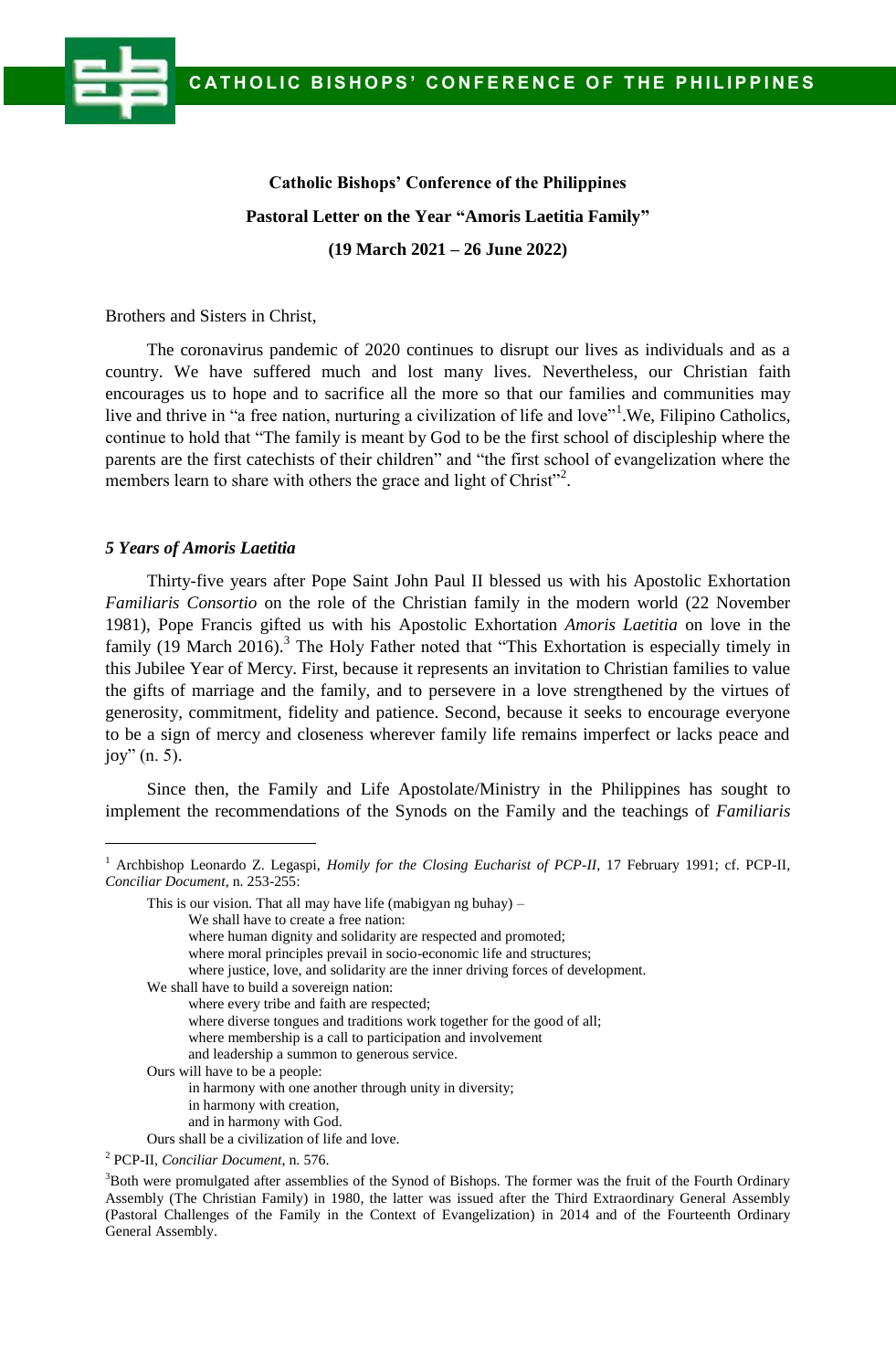*Consortio* (FC) and *Amoris Laetitia* (AL). Significant among the many worthy initiatives on various levels – BEC, parish, vicariate, diocesan, metropolitan province, regional, national – are the following:

- In February 2016, representatives of Arch/Diocesan Family and Life Apostolates/Ministries (FLAMes) and of National Family and Life Organizations (NFLOs) resolved "to walk the path of pastoral accompaniment that is founded on truth and charity, proceeds with discernment and discretion, and seeks integration and full participation in the life of Christ and his Church; and to build pastoral networks that will equip all those you call to promote your will for marriage and family so that we may bring the Gospel of the Family to all levels of society and of the Church, especially in the existential peripheries".
- In May 2016, the FLAMes and NFLOs reviewed the marriage preparation programs and recommended that couples accompany couples and agreed on six essential elements: personhood, communication, fruitful love, community, Christian marriage and spirituality of communion. This ongoing update of the marriage preparation programs in the Philippines has been called Cana 101.
- In February 2017, the National Conference of the Episcopal Commission on Family and Life (ECFL) focused on *accompaniment* and proposed the integration of family and life organizations into diocesan and parochial programs and structures so that the parish can truly become a "family of families" (AL n. 202).
- In February 2018, the ECFL National Conference focused on *discernment* and offered pastoral responses to violence and abuse in the family, pastoral accompaniment of substance abusers and their families, and pastoral accompaniment of migrants and their families.
- In February 2019, the ECFL National Conference focused on *integration* and explored how to synergize the family and life apostolate with the youth apostolate in order to "help young people discover the dignity and beauty of marriage" (AL n. 205).
- During the pandemic lockdown of 2020, the Family and Life Apostolate continued in creative ways. For example, online marriage preparation courses were developed. Counseling and accompaniment responded to the new challenges.
- The Family and Life Apostolate has expanded to include not only the formation of couples for marriage and advocacy for family and life in the public sphere, but also transparochial communities, prayer groups or circles, and influencers in mass and social media. Our most recent partnerships have been with Catholic Grandparents Association, Courage Philippines, Alliance for the Family (ALFI), schools of theology and centers for family ministries.
- The ECFL was also restructured in order to include Bishop members who are responsible for every region: Northern Luzon, Central Luzon, Southern Luzon, the Visayas and Mindanao.
- We also note the active involvement of our laity who advocated for the family in cases before the Supreme Court, the Senate, the House of Representatives and other government agencies. As an example, the CBCP awarded the Bishop Jorge Barlin Memorial Cross to Atty. Maria Concepcion S. Noche for successfully advocating for the removal of unconstitutional provisions in the Reproductive Health Law.

## *The Year "Amoris Laetitia Family"*

To celebrate the fifth anniversary of *Amoris Laetitia*, the Holy Father has called for a *Year "Amoris Laetitia Family"*(19 March 2021-26 June 2022), with the following goals: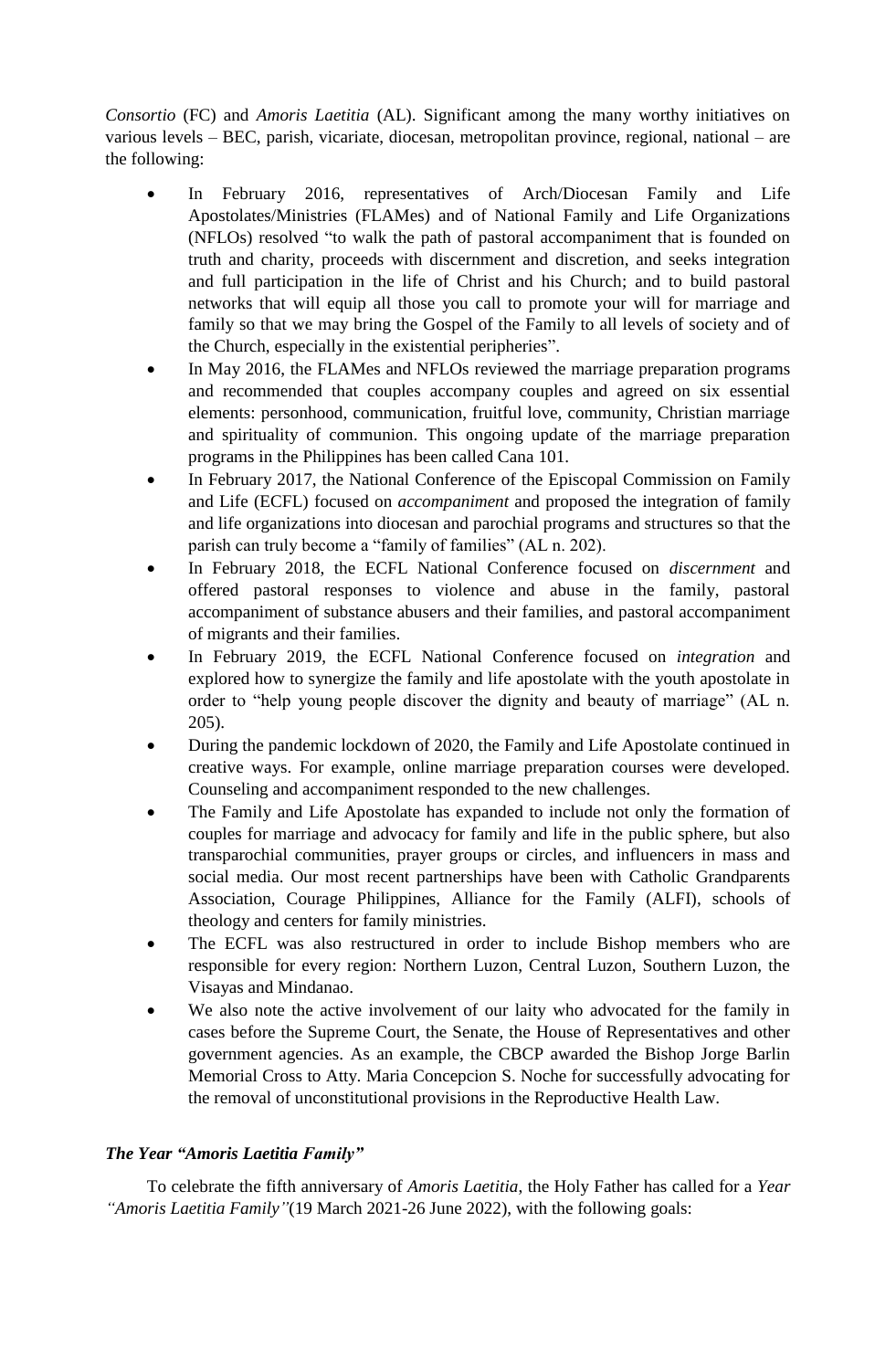- 1. *Share the content of the Apostolic Exhortation Amoris Laetitia* more widely, to let "people experience the Gospel of the family as a joy that fills hearts and lives" (AL 200). A family that discovers and experiences both the joy of having a gift, and of being a gift for the Church and society, "can become a light in the darkness of the world" (AL 66). And the world today certainly needs this light!
- 2. *Proclaim that the sacrament of marriage is a gift* and contains in itself a transforming power of human love. For this purpose, pastors and families must journey together with a sense of co-responsibility and pastoral complementarity between the different vocations in the Church (cf. AL 203).
- 3. *Enable families to become active agents of the family apostolate*. To this end, "an effort at evangelization and catechesis inside the family" (AL 200) is required, since a family of disciples turns into a missionary family.
- 4. *Make young people aware* of the importance of formation in the truth of love and in the gift of self, with initiatives dedicated to them.
- 5. *Broaden the vision and scope of the family apostolate* to embrace a crosscutting approach, including married couples, children, young people, the elderly and situations of family fragility.

The Dicastery for Laity, Family and Life proposes 12 ways of "Walking with Families" in the light of *Amoris Laetitia*:

- 1. *Strengthen pastoral programs for marriage preparation with new catechumenal itineraries* at Diocesan and Parish levels (cf. AL 205-222), in order to offer remote, proximate, and immediate marriage preparation, as well as accompaniment of new spouses in the first years of their marriage. This responsibility is especially entrusted to married couples who, together with pastors, become companions on the journey for engaged couples and those new to married life.
- 2. *Foster the pastoral ministry of accompaniment of spouses*, by means of formation encounters and times dedicated to prayer and spiritual development, so that spouses may gain awareness of the gift and grace of the nuptial sacrament. (cf. AL 58-ff. And 223-230).
- 3. *Organize meetings for parents on children education and current challenges* (cf. AL 172-ff. and 259-290), in response to the advice of Pope Francis, who suggests that parents try to understand "where children are in their journey". (cf. AL 261).
- 4. *Promote meetings for reflection and discussion on the beauty and challenges of family life* (cf. AL 32-ff. and 89-ff.) which should expand horizons both in terms of recognizing the value of the family on a societal level; as well as in creating well-established networks of pastors and families who, by their own sharing and witness, can accompany those who are struggling.
- 5. *Enhance the accompaniment of couples in crisis*, (cf. AL 232-ff.) to form them into an attitude of resilience, which will help them see challenges as an opportunity to become stronger and grow in love.
- 6. *Involve married couples into Diocesan and Parish structures to set up family ministry* (cf. AL 86-88), and *rethink the formation of pastoral workers, seminarians, and priests*, so that they may fruitfully collaborate with families and live up to the challenges of today's world (cf. AL 202-ff.). To this end, it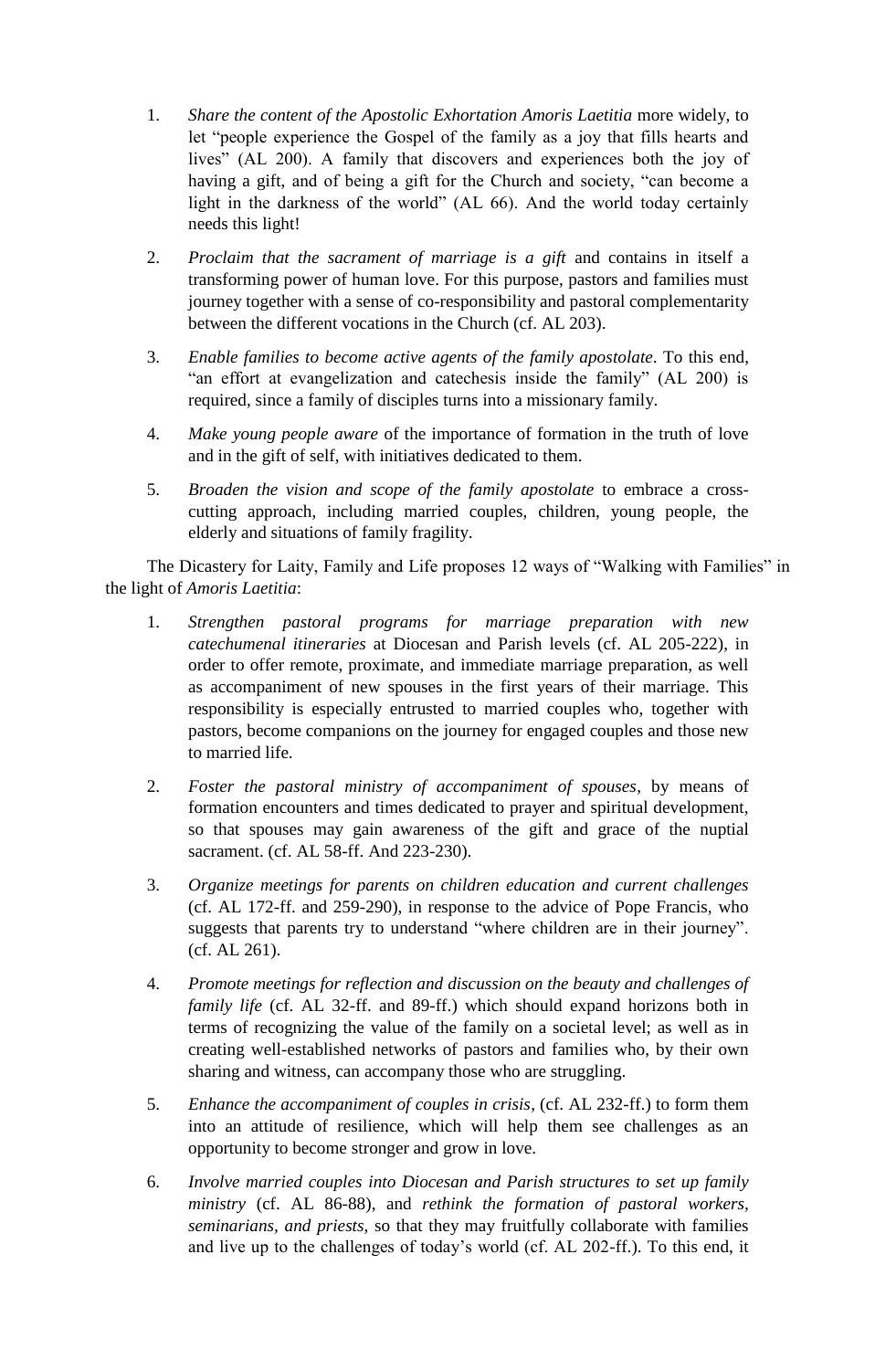will be important to foster reciprocity between the "family-domestic Church" and the Church (AL 200), so that each may mutually discover and value each other as an irreplaceable gift.

- 7. *Promote a missionary vocation in families* (cf. AL 201, 230 and 324) by creating times for formation in evangelization and missionary initiatives (e.g., on the occasion of children's reception of the sacraments, during marriage preparation, anniversaries or important liturgical moments).
- 8. *Develop programs of pastoral care of the elderly*<sup>4</sup> (cf. AL 191-193) which seek to overcome the "throw-away" culture and societal indifference, and promote initiatives that build bridges across the different stages of life, while also making the elderly into active agents within the pastoral care of the community. 5
- 9. *Incorporate youth ministry into initiatives, which reflect upon and discuss issues such as family, marriage, chastity, openness to life, the use of social media, poverty, and respect for creation* (cf. AL 40). We must succeed in sparking young people's enthusiasm, in enhancing their ability to commit themselves fully to great ideals and face the challenges that such ideals entail. Special attention should be paid this year to children, in order to make them aware of the Year of "Amoris Laetitia Family" and suggested initiatives.
- 10. *Encourage preparation for the X World Meeting of Families* with catechesis and training itineraries, which will provide accompaniment for families towards the meeting with the Holy Father, through various steps and experiences.
- 11. *Launch initiatives of accompaniment and discernment of wounded families*, (cf. AL 50-ff., 241-ff. and 291-ff.) to help them discover and carry out their mission within their family and in the community, starting from their Baptism.
- 12. *Organize meetings in Parishes and communities involving groups for an indepth study of Amoris Laetitia*, in order to raise awareness of the concrete pastoral opportunities that occur in individual ecclesial communities (cf. AL 199-ff.).

#### *30 Years of PCP-II*

 $\overline{a}$ 

We marvel at how these proposals are harmonious with the agenda that our Bishops proposed – and Pope Saint John Paul II approved on 11 April 1992 – for the Family during the Second Plenary Council of the Philippines 30 years ago:

<sup>&</sup>lt;sup>4</sup>The Catholic Grandparents Association was launched in the Philippines on 26 July 2013 and enjoys the support of the ECFL.

<sup>5</sup>After the *Angelus* on 31 January 2021, Pope Francis announced the first World Day for Grandparents and the Elderly:

Dear brothers and sisters, the day after tomorrow, 2 February, we will celebrate the feast of the Presentation of Jesus in the Temple, when Simeon and Anna, both elderly, enlightened by the Holy Spirit, recognized Jesus as the Messiah. The Holy Spirit still stirs up thoughts and words of wisdom in the elderly today: their voice is precious because it sings the praises of God and safeguards the roots of peoples. They remind us that old age is a gift and that grandparents are the link between generations, passing on the experience of life and faith to the young. Grandparents are often forgotten and we forget this wealth of preserving roots and passing on. This is why I have decided to establish *World Day for Grandparents and the Elderly*, which will be held throughout the Church every year on the fourth Sunday of July, close to the feast of Saints Joachim and Anne, Jesus' "grandparents".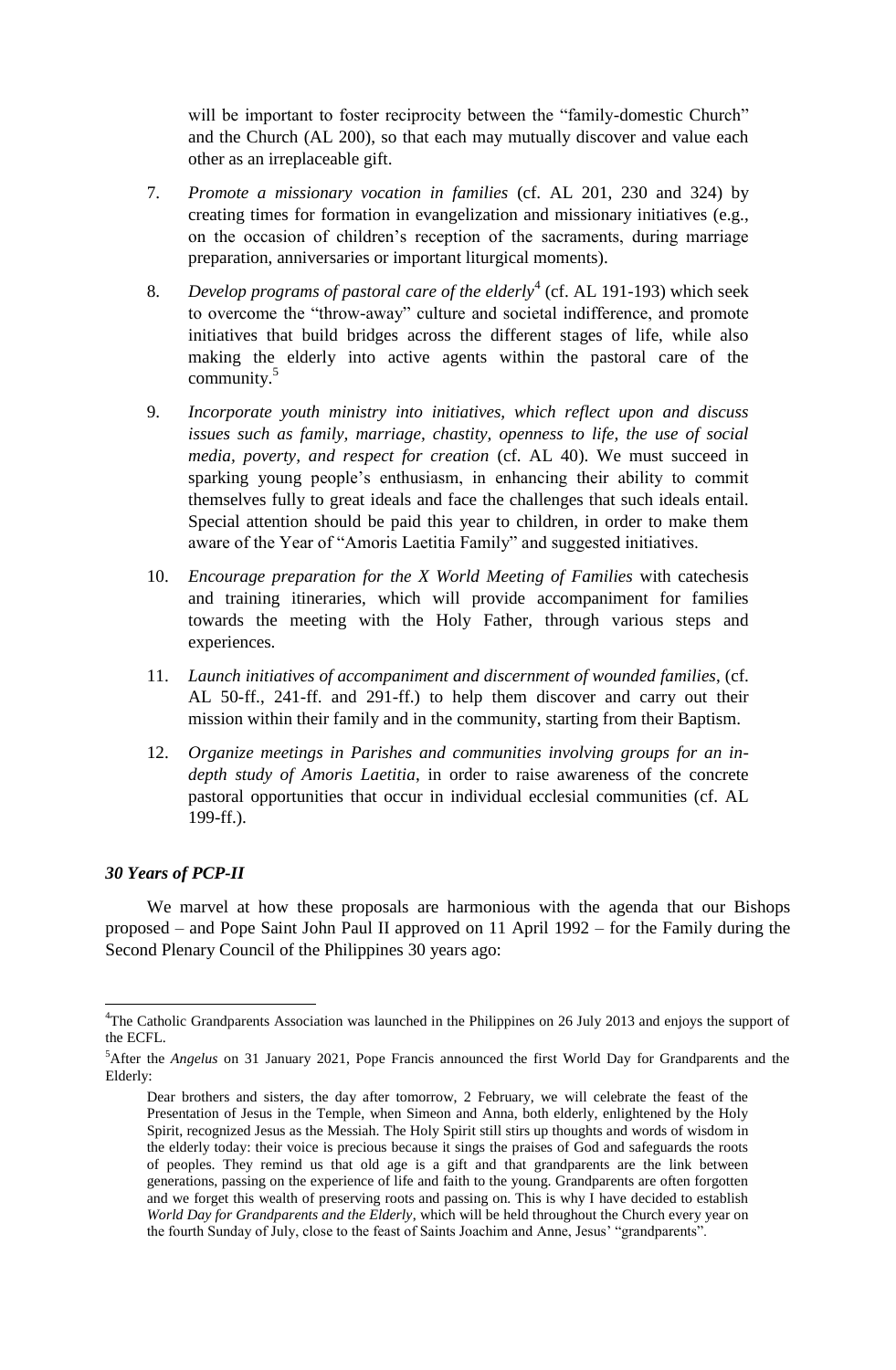*Article 46*. §1. A continuing education for Filipino families in accordance with *Catechesi Tradendæ* and *Familiaris Consortio*, should be undertaken and Family Life seminars like Pre-Cana, Pro-Life, Marriage Encounters should be made part of diocesan/parish pastoral programs.

§2. Diocesan family centers must be established; in these Filipino elements of spirituality are to be developed in the context of a general spirituality of Christian marriage.

§3. Under the direction of the local Ordinary, there should be available in dioceses and parishes a competent team, including priests and Catholic couples to help promote effective pastoral care of the family and provide family counseling.

§4. Christian families should be a countersign to the manipulative anti-life culture, through a strengthened family spirituality which is pro-life.

*Article 47*. The Church should formulate pastoral programs for those in broken homes and families, adhering to the norms outlined in *Familiaris Consortio*, 83 and 84.

*Article 48*. The family is to be regarded as the basic unit of Christian life. Hence it must be viewed as both subject and object of evangelization; for evangelization begins in the family and family catechesis must be part of the fostering of BECs.

*Article 49*. §1. Greater cooperation for formation in Christian values should be fostered between schools and families.

§2. Programs for the prevention of exploitation of women and children<sup>6</sup> based on a Christian concept of love and family life should address primarily the formation of Filipino family in Christian values and the strengthening of those values; it should also include pastoral care after marriage as outlined in *Christifideles Laici*, 69.

§3. Problems affecting homosexual individuals and behavior should be given due attention in accord with the pastoral norms of *Homosexualitatis Problema* of the Congregation for the Doctrine of the Faith issued on 1 October 1986.

#### *500 Years of Christianity*

 $\overline{a}$ 

As we mark the 500 years since the first Easter Eucharist and the first Baptism in the Philippines<sup>7</sup>, we note that the kerygma was first preached by a layman, Ferdinand Magellan, in response to a family matter:

The captain told them that God made the sky, the earth, the sea, and everything else, and that He had commanded us to honor our fathers and mothers, and that whoever did otherwise was condemned to eternal fire; that we are all descended from Adam

- to include issues of child abuse as a current social concern in the existing Family Apostolate Programs, in Pre-Cana and Post-Cana conferences and Marriage Encounter Programs;
- to organize home care programs for street children or orphaned and abandoned children.

<sup>6</sup> On 31 January 1998, the CBCP issued a Pastoral Letter on the Exploitation of Children: *Welcoming Them for My Sake (Mt. 18:5)*. The Bishops recommended the following to Church communities:

<sup>•</sup> to extend legal, financial and expert psychological assistance to victims of child exploitation by organizing desks in parishes and dioceses including the publications of names and telephone numbers of contact persons in parish or diocesan bulletins;

 $<sup>7</sup>$  This quincentenary is made even more significant by the 30th anniversary of the Second Plenary Council of the</sup> Philippines, the 40th anniversary of the beatification of Saints Lorenzo Ruiz and companion martyrs during Pope St. John Paul II's first visit to the Philippines and the 70th anniversary of full diplomatic relations between the Republic of the Philippines and the Holy See.